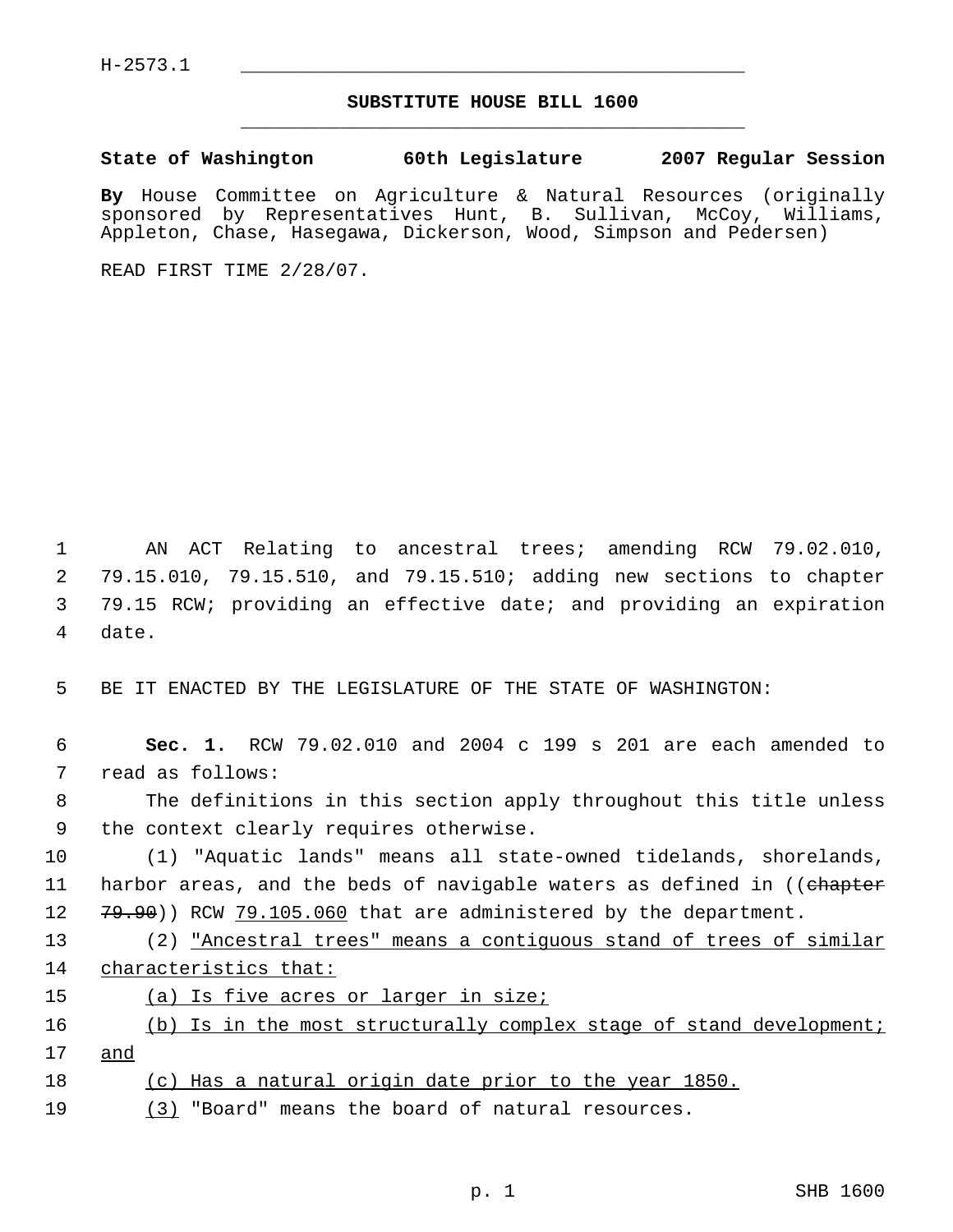1  $((+3))$   $(4)$  "Commissioner" means the commissioner of public lands.

 ( $(\frac{4}{4})$ ) (5) "Community and technical college forest reserve lands" means lands managed under RCW 79.02.420.

 (( $\left(\frac{5}{5}\right)$ ) (6) "Department" means the department of natural resources.  $((+6))$  (7) "Improvements" means anything considered a fixture in law placed upon or attached to lands administered by the department that has changed the value of the lands or any changes in the previous condition of the fixtures that changes the value of the lands.

9  $((\langle 7\rangle) )$  (8) "Land bank lands" means lands acquired under RCW 79.19.020.

 $((\lbrace 8 \rbrace))$  (9) "Person" means an individual, partnership, corporation, association, organization, cooperative, public or municipal corporation, or agency of a federal, state, or local governmental unit, however designated.

15  $((+9))$  (10) "Public lands" means lands of the state of Washington administered by the department including but not limited to state lands, state forest lands, and aquatic lands.

18 (( $(10)$ )) (11) "State forest lands" means lands acquired under RCW 79.22.010, 79.22.040, and 79.22.020.

20  $((+11))$   $(12)$  "State lands" includes:

 (a) School lands, that is, lands held in trust for the support of 22 the common schools;

 (b) University lands, that is, lands held in trust for university purposes;

 (c) Agricultural college lands, that is, lands held in trust for 26 the use and support of agricultural colleges;

 (d) Scientific school lands, that is, lands held in trust for the establishment and maintenance of a scientific school;

 (e) Normal school lands, that is, lands held in trust for state normal schools;

 (f) Capitol building lands, that is, lands held in trust for the purpose of erecting public buildings at the state capital for legislative, executive, and judicial purposes;

 (g) Institutional lands, that is, lands held in trust for state charitable, educational, penal, and reformatory institutions; and

 (h) Land bank, escheat, donations, and all other lands, except aquatic lands, administered by the department that are not devoted to or reserved for a particular use by law.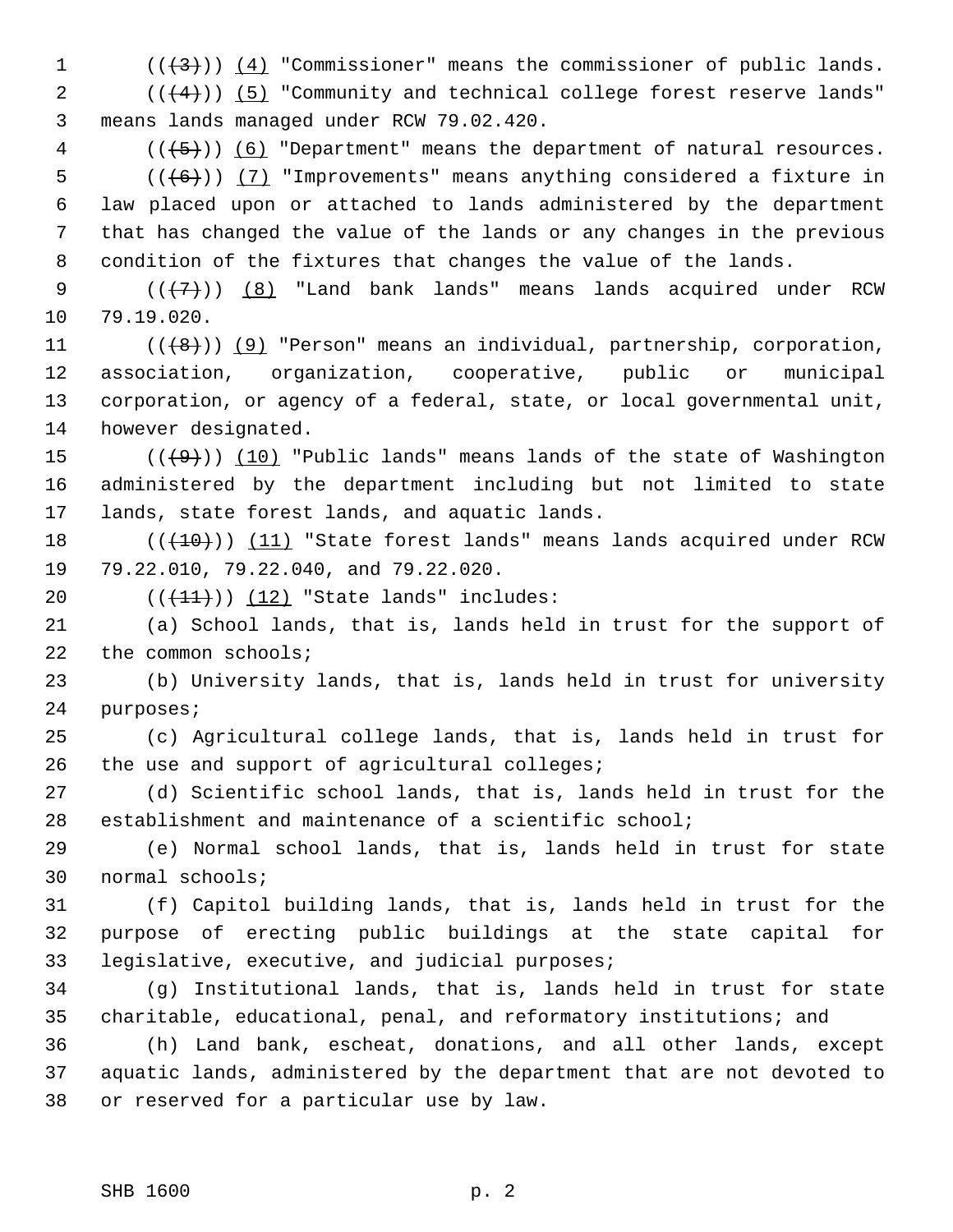$((+2)^n)$   $(13)$  "Valuable materials" means any product or material on the lands, such as forest products, forage or agricultural crops, stone, gravel, sand, peat, and all other materials of value except mineral, coal, petroleum, and gas as provided for under chapter 79.14 RCW.

 **Sec. 2.** RCW 79.15.010 and 2003 c 334 s 331 are each amended to read as follows:

8 (1) Except as provided in section 3 of this act, valuable materials situated upon state lands and state forest lands may be sold separate from the land, when in the judgment of the department, it is for the best interest of the state so to sell the same.

 (2) Sales of valuable materials from any university lands require: (a) The consent of the board of regents of the University of Washington; or

(b) Legislative directive.

 (3) When application is made for the purchase of any valuable materials, the department shall appraise the value of the valuable materials if the department determines it is in the best interest of the state to sell. No valuable materials shall be sold for less than the appraised value thereof.

 NEW SECTION. **Sec. 3.** A new section is added to chapter 79.15 RCW to read as follows:

 (1) Except as otherwise provided in section 4 of this act, the department may not offer for sale, sell, or harvest any ancestral trees located on public lands west of the crest of the Cascade mountains, unless:

 (a) The operation is specifically authorized by the board prior to sale or harvest, consistent with this section; or

 (b) The operation is conducted solely within the borders of the Olympic experimental state forest and is consistent with the habitat conservation plan for the Olympic experimental state forest.

 (2) The board may only authorize the sale or harvest of ancestral trees located on public lands after making a formal finding that some harvest is necessary to preserve the health and safety of other ancestral trees in the immediate area, to protect public safety, to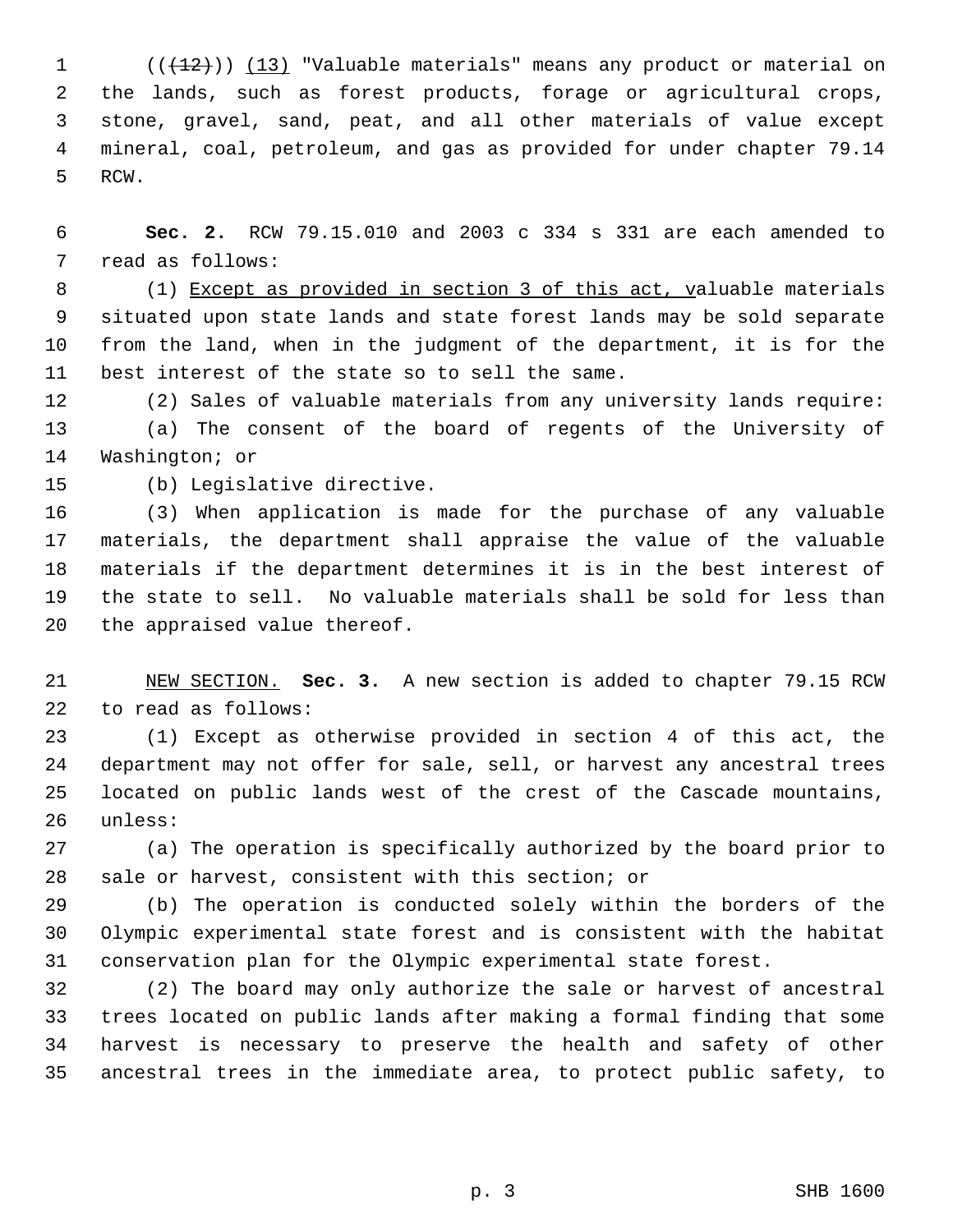enhance overall forest health in the stand containing the ancestral trees, or to meet the demands of other special circumstances.

 (3) It is the intent of the legislature that the appropriate trust receive full market value compensation for permanent protection of ancestral trees pursuant to this section. To achieve this intent, the board shall prioritize lands containing ancestral trees for either transfer out of trust status or another means of securing compensation for permanent protection of ancestral trees. In either case the board must ensure that:

 (a) The appropriate trust will receive full market value for the transferred lands;

 (b) The transfer is in the best interest of the trust being 13 managed; and

 (c) The ancestral trees transferred from trust status remain in an ownership compatible with permanent protection.

 NEW SECTION. **Sec. 4.** A new section is added to chapter 79.15 RCW to read as follows:

 The prohibition on the sale, sell, or harvest of ancestral trees contained in section 3 of this act shall be suspended by the commissioner if at any time the commissioner determines that the application of section 3 of this act would result in more than one thousand acres of public lands being reserved from harvest than were deferred under regulatory or habitat conservation plan strategies in effect as of January 1, 2007.

 **Sec. 5.** RCW 79.15.510 and 2004 c 218 s 6 are each amended to read as follows:

 (1) The department may establish a contract harvesting program for 28 directly contracting for the removal of timber, consistent with section 29 3 of this act, and other valuable materials from state lands and for conducting silvicultural treatments consistent with RCW 79.15.540.

 (2) The contract requirements must be compatible with the office of financial management's guide to public service contracts.

 (3) The department may not use contract harvesting for more than ten percent of the total annual volume of timber offered for sale. However, volume removed primarily to address an identified forest